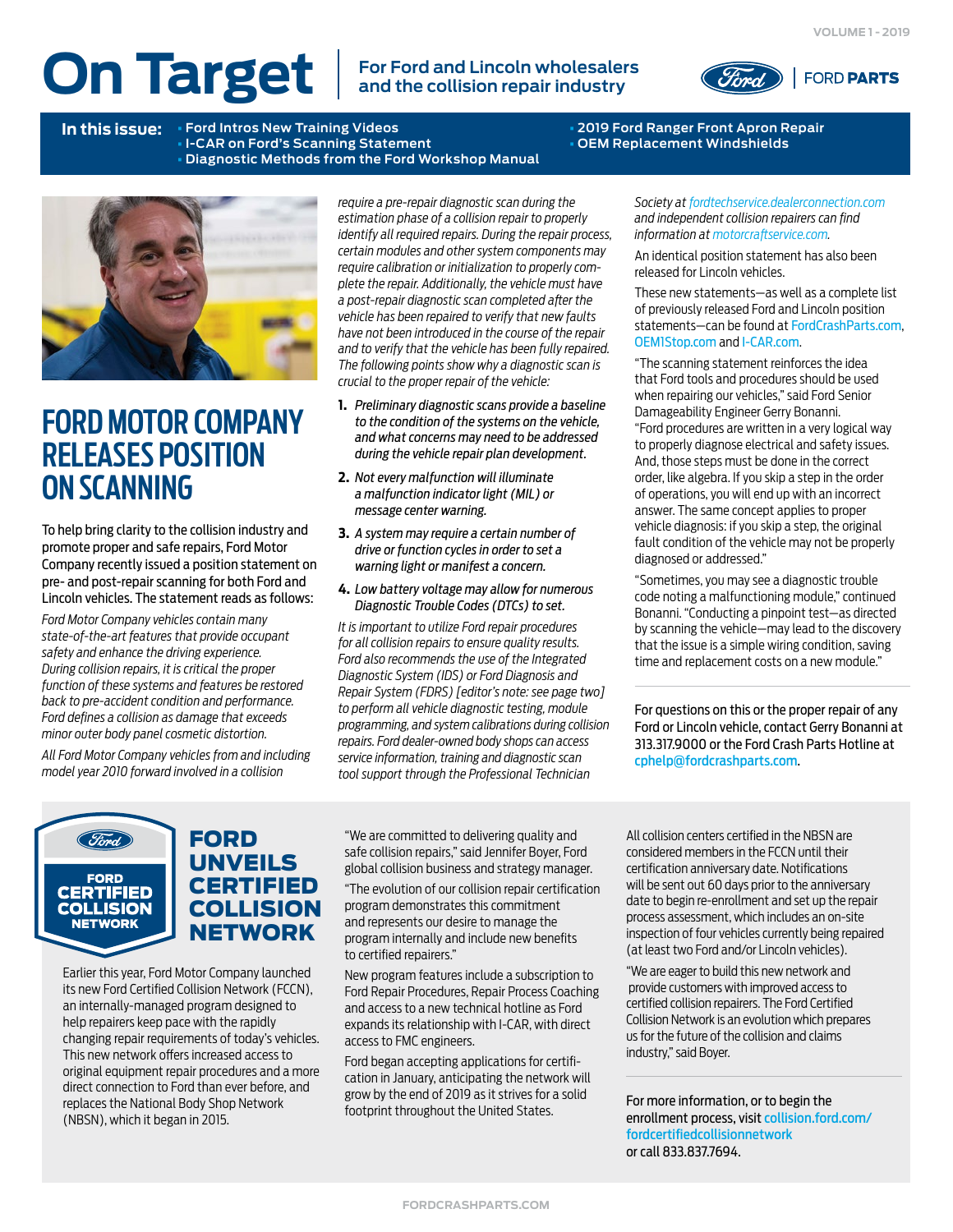

# **FORD DETAILS LATEST DIAGNOSTIC SCANNING EQUIPMENT**

Ford Motor Company's recent position statement on pre- and post-repair scanning notes the important role scanning plays in completing a proper, safe repair. The scanning statement strongly recommends repairers utilize Ford's Integrated Diagnostic System (IDS) and the Ford Diagnostic & Repair System (FDRS). These diagnostic systems are the only diagnostic tools that provide full OEM functionality to perform vehicle diagnostic testing, module programming, and system calibrations on Ford, Lincoln and Mercury vehicles.

#### **FORD DIAGNOSTIC SOFTWARE**

Integrated Diagnostic Software is the Ford OEM software designed to perform advanced testing procedures, module reprogramming, key programming and other functions—including those not found in generic scan tools—on all OBD II-equipped Ford, Lincoln, and Mercury vehicles. Ford engineers work continuously to release biweekly software updates to its subscribers for the length of their subscription. These updates include the latest module software calibrations, tests, and updates to support 1996 and newer vehicles. IDS will remain the diagnostic tool for all supported Ford, Lincoln and Mercury legacy vehicles for the 2017 model-year and older, as well as for some select 2018 and 2019 vehicles, including:

> · Fiesta · GT

· F-150 Limited · F-150 Raptor

- · Taurus
- · Edge
- · Nautilus
- · Escape
- · Continental

Ford Diagnostic & Repair System is the next-generation Ford Motor Company vehicle diagnostic software designed for use with VCM II, Vehicle Communication & Measurement Module (VCMM) and J2534-compatible Vehicle Communications Interfaces (VCI). FDRS provides complete dealership-level vehicle diagnostic coverage for some 2018 and forward vehicles. Specifically, it will initially support the 2018+ EcoSport; 2018+ Expedition; 2018+ Navigator; and the 2019 Transit Connect in North America.

FDRS provides superior capabilities, is more user-friendly and provides more diagnostic tools than IDS. The cloud-based system ensures the technician is provided the latest software every time FDRS logs into the Ford network. FDRS utilizes the same licensing agreement as IDS, at no additional cost, however, both must be installed on the same computer.

**2**

#### **FORD DIAGNOSTIC HARDWARE**

The IDS software has been designed and tested to work with Ford's approved Vehicle Communication Modules (VCM and VCM II), as well as with Vehicle Measurement Module (VMM) and VCMM.

Compared to its predecessor, the VCM II offers improved durability and performs module programming in half the time, while its enhanced 802.11 wireless ability eliminates the need for a wired connection to a laptop. The VCM II also has an optional Customer Flight Recorder (CFR) that can be used as a "flight recorder" to help diagnose difficult intermittent problems. Using Ford IDS software in conjunction with a genuine Ford VCM II provides any technician with unmatched diagnostic abilities when diagnosing an OBD II-equipped Ford, Lincoln, or Mercury vehicle.

FDRS is fully compatible with VCM II and VCMM. However, VCM I and VMM do **not** support FDRS.

For more information on diagnostic tool support, visit [Motorcraftservice.com](https://www.motorcraftservice.com). Additional information—including installing software—can be found at [fordtechservice.](https://www.wslx.dealerconnection.com) [dealerconnection.com](https://www.wslx.dealerconnection.com).

To purchase VCM II hardware, visit [rotunda.service-solutions.com](http://rotunda.service-solutions.com).

To access your IDS software licensing account, or to create one, [click here](http://www2.helminc.com/ngsm/login.asp?u=&src=motorcraft&session=6C9F49B03452450694788F7A45C34070&from=ford&src=motorcraft).

## **COLLISION REPORT**

### FORD INTRODUCES NEW SERIES OF TRAINING VIDEOS

Strengthening its philosophy of ensuring proper, safe repairs for owners, Ford Motor Company has announced a new series of videos, collectively dubbed *Collision Report*.

The new series is designed to provide collision professionals with relevant information directly from Ford on the latest resources to ensure safe and quality repairs. This is especially important now, as vehicles—and repairs—continually become more complex with the increased prevalence of Advanced Driver-Assistance Systems (ADAS), such as Evasive Steering Assist, Pre-Collision Assist with Automatic Braking and Advanced Lane Keeping.

In the inaugural videos, you will hear from members of the Ford team, including: Global Collision Business & Strategy Manager Jennifer Boyer; Global Collision Marketing Manager Rob Johnston; Collision Marketing Manager Dean Bruce; Collision Technical Operations Manager for Ford Customer Service Division, Adam Gair; and Ford Senior Damageability Engineer Gerry Bonanni on topics such as:

- · The new Ford Certified Collison Network
- · Information on technical repair resources—including where to find OEM repair procedures and collision position statements
- · Details regarding available Ford training
- · Repair overview videos on the 2018 Lincoln Navigator/Ford Expedition and the 2019 Ranger

"The video series is intended for collision center managers, estimators, technicians, owners and those with vested interest in the collision repair industry," said Boyer. "We remain focused on Ford and Lincoln owners and support everyone who repairs these vehicles to provide safe and quality repairs."

The video series is available on [FordCrashParts.com](http://FordCrashParts.com), with more planned to be added throughout 2019, so check back often.

ADDITIONAL IMPORTANT COLLISION REPAIR INFORMATION can be found on [Motorcraftservice.com](https://www.motorcraftservice.com) and [Collision.Ford.com](http://Collision.Ford.com).

QUESTIONS? Ford Crash Parts Hotline: [cphelp@fordcrashparts.com](mailto:cphelp%40fordcrashparts.com?subject=Ford%20Crash%20Parts%20Question)

**[FORDCRASHPARTS.COM](http://www.FordCrashParts.com)**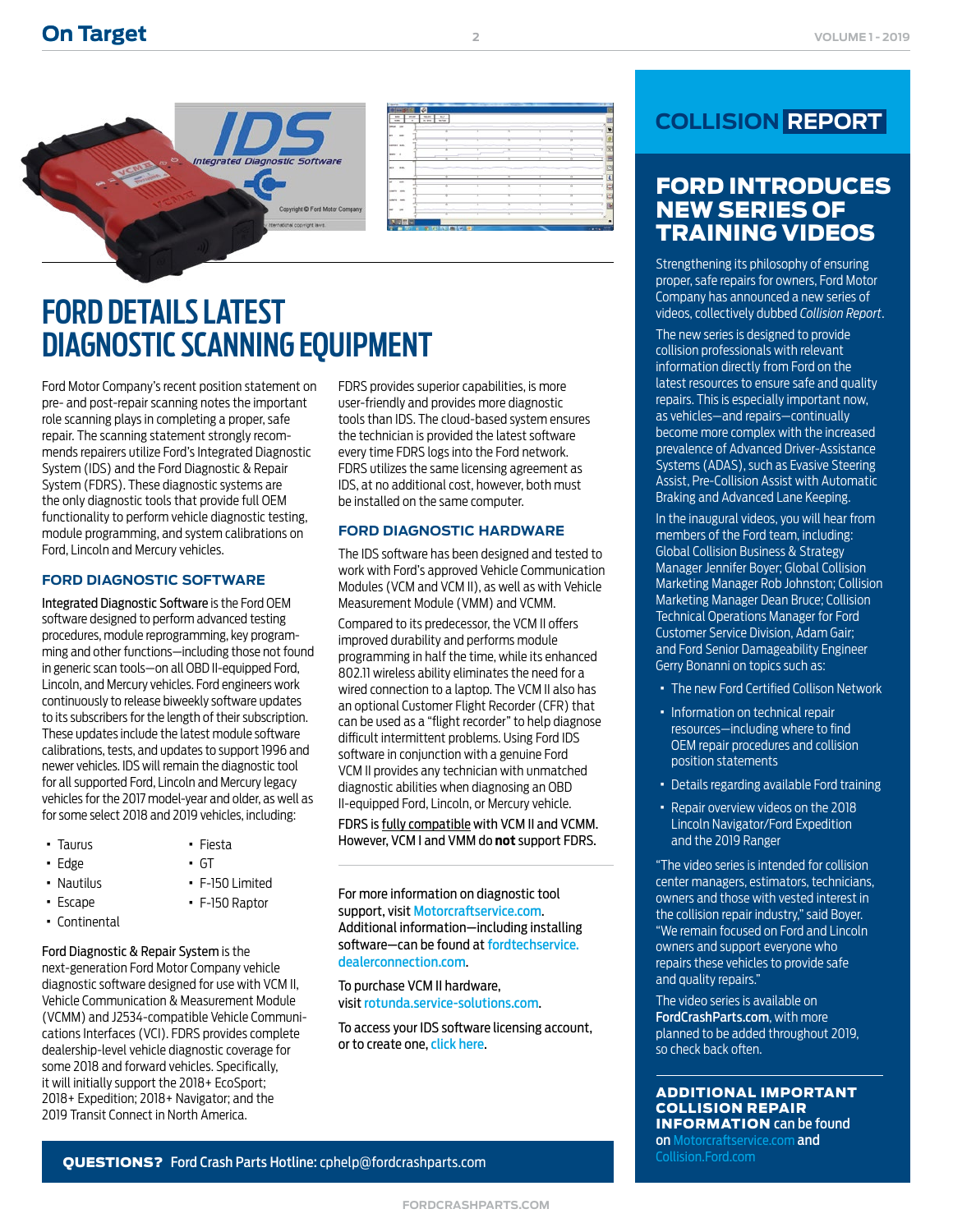# **2019 RANGER: FRONT FENDER APRON PANEL REPAIR**

#### **FORD SENIOR DAMAGEABILITY ENGINEER GERRY BONANNI DISCUSSES KEY REPAIR ASPECTS OF THE NEW TRUCK.**

As the all-new 2019 Ford Ranger—which has more in common with the Ford F-150 than the older-model version of the truck, discontinued in 2011— makes its way into showrooms and into customer's hands, the law of averages says it can find its way into repairers' hands, as well. To that end, we continue a discussion with Ford's Senior Damageability Engineer Gerry Bonanni—who previously detailed the Ranger's all-new frame in the last issue of *[On Target](https://www.oem1stop.com/sites/default/files/On%20Target%20-%202018%2C%20Vol.%203.pdf)*  [\(2018 - Vol. 3\)](https://www.oem1stop.com/sites/default/files/On%20Target%20-%202018%2C%20Vol.%203.pdf)—this time looking at the official Ford procedure on the new truck's front fender apron panel.

Please note that the following repair information and steps are intended as a general guideline and are not all-inclusive. For more in-depth repair information on this and other Ford and Lincoln vehicles, consult the *Ford Workshop Manual*, which can be found at [Motorcraftservice.com](https://www.motorcraftservice.com).

#### **SECTION 501-27: FRONT END SHEET METAL REPAIRS – REMOVAL AND INSTALLATION**

"Before getting into the details of the repair, and even though I've said it before, it's so important that it bears repeating: always fully research the repair before beginning any repair work," cautioned Bonanni. "Today's vehicles are complex machines with each component designed to work together, and referencing the official Ford procedure for repair—while using genuine Ford replacement collision parts—is the only way to ensure the vehicle components work as designed and intended. Too often, especially lately, we have seen the dramatic effects of not adhering to proper OEM procedures, tooling and parts."

The repair procedure begins by detailing the tools, equipment and materials needed for removal of the damaged apron panel, including:

- · Resistance spot-welding equipment
- · 8mm drill bit
- · MIG/MAG welding equipment
- · Spot-weld drill bit
- · Locking pliers
- · Metal bonding adhesive (TA-1, TA-1-B, 3M™ 08115, Lord Fusor® 108B)
- · Seam sealer (TA-2-B, 3M™ 08308, Lord Fusor® 805DTM)

#### **REMOVAL**

Before removing any components, first verify the vehicle is dimensionally correct, referring to Section 501-26: Body Repairs – Vehicle Specific Information and Tolerance Checks, Description and Operation.

The following vehicle components can then be removed:

- · **Air cleaner assembly** (refer to Section 303-12: Intake Air Distribution and Filtering)
- · **Degas bottle** (refer to Section 303-03: Engine Cooling)
- · **Instrument panel** (refer to Section 501-12: Instrument Panel and Console, Removal and Installation)
- · **Brake pedal and bracket** (refer to Section 206-06: Hydraulic Brake actuation, Removal and Installation)
- · **Accelerator pedal** (refer to Section 310-02: Acceleration Control, Removal and Installation)
- · **Battery** (refer to Section 414-01: Battery, Mounting and Cables, Removal and Installation)
- · **Front fender** (refer to Section 501-02: Front End Body Panels, Removal and Installation)

"After all that componentry is removed, repairers then need to remove the spot welds, using the spot-weld drill bit," informed Bonanni. **(Figures 1 – 4)**

"The last step before moving on to installation is to remove the fender apron panel reinforcement," said Bonanni.

#### **INSTALLATION**

The workshop manual contains a special note to repairers, instructing them that factory spot-welds may be replaced with resistance spot welds or MIG plug welds. **The repairer must install the same number of resistance spot welds but must take care to** NOT **place them directly over the original location. They must be placed adjacent to the original welds.**

For detailed information, repairers should reference Section 501-25: Body Repairs – General Information, General Procedures.

Using the 8mm drill bit, drill holes for MIG plug welds into the replacement panel.

"Before welding," noted Bonanni, "repairers should refer to their equipment manufacturer's instructions for machine setup."

Using the locking pliers, and the adhesive agents (TA-1, TA-1-B, 3M™ 08115, Lord Fusor® 108B), install and lock the new panel into position. The panel is then ready to be fully welded into place, utilizing the MIG/MAG welding equipment and the resistance spot-welding equipment.

After all welding is complete, repairers are instructed to metal-finish the area as required. All areas must then be sealed to production level, utilizing the TA-2-B, 3M™ 08308, Lord Fusor® 805DTM. The repair area must then be refinished using Ford-approved paint systems.

With the repair now complete, the technician can reinstall the previously removed components.

Additional repair-specific information on the 2019 Ranger is planned for future editions of *On Targe*t.

For repair questions on the Ranger, or any Ford or Lincoln vehicle, contact Gerry Bonanni at 313.317.9000 or the Ford Crash Parts Hotline: [cphelp@fordcrashparts.com](mailto:cphelp%40fordcrashparts.com?subject=Ford/Lincoln%20Repair%20Question)











*The above figures indicate on the vehicle the location of the existing spot-welds, which repairers must remove using a spot-weld drill bit, before they can remove the fender apron panel reinforcement. Repairers are warned that the new spot-welds they install cannot be placed directly over the original locations, and must be placed adjacent to them.*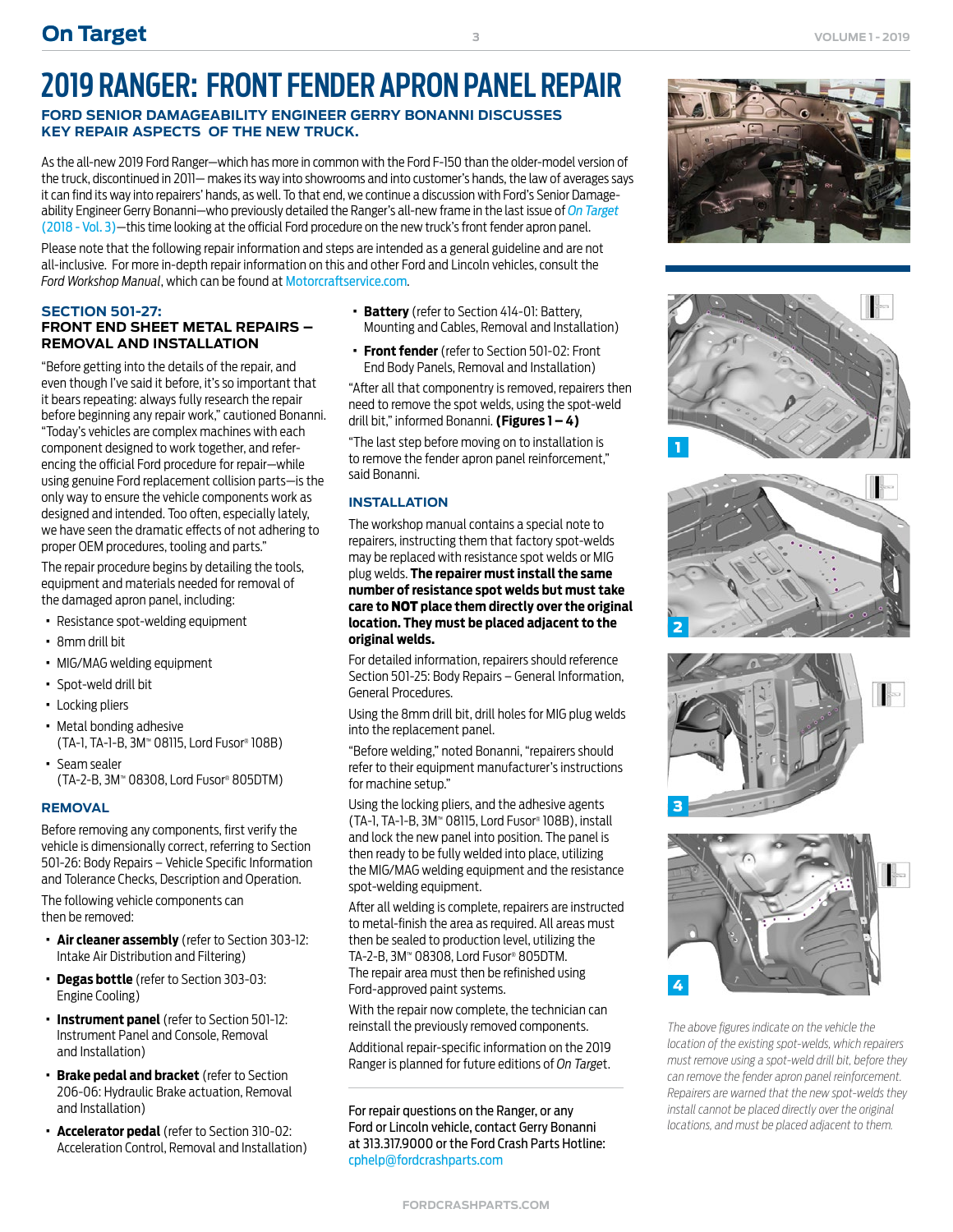# **DIAGNOSTIC METHODS FROM THE FORD WORKSHOP MANUAL**

#### **PROCEDURES CRITICAL FOR PROPER SCANNING AND REPAIR**

As part of our ongoing effort to help repairers make the proper repair the first time, we offer another installment of repairs straight from the official *Ford Workshop Manual*. This time, we begin a series looking at diagnostic methods, found in Section 100-00: General Information – Description and Operation. This section details how to properly diagnose electrical, wiring and circuit issues. It should also be consulted to ensure proper pre- and postrepair scans of Ford and Lincoln vehicles.

Please note that the following steps are intended as a general guideline and are not all-inclusive. For more in-depth repair information on this and other Ford and Lincoln vehicles, consult the *Ford Workshop Manual* at [Motorcraftservice.com](https://www.motorcraftservice.com).

#### **SECTION 100-00:**

**GENERAL INFORMATION – DESCRIPTION AND OPERATION, DIAGNOSTIC METHODS**

#### **EFFECTIVE DIAGNOSTIC METHODS**

Note: Do not use this document in place of Ford-prescribed Symptom-Based Diagnostics or Workshop Manual diagnostics. Diagnostic Methods are intended to provide Ford vehicle diagnostic information only for support of Ford-prescribed diagnostics.

The following diagnostic process is critical for consistently successful diagnoses. Random methods work inconsistently and often lead to multiple repairs.

- · Understand and verify the symptom
	- · Understanding a symptom requires understanding normal operation.
	- · Duplicate the concern. Recreate the same conditions that demonstrated the original concern (road testing may be necessary).
- · Determine the responsible system
	- · Gather data, such as a visual inspection and an OASIS report.
	- · Perform system tests, such as pressure tests or DTC retrieval.
- · Identify the responsible component
	- · Test the suspect component and related parts.
- · Determine the root cause
	- · Examine related components (wiring faults, misalignments, incorrect adjustments) that may be the actual cause or may have caused the component failure.
	- · Repair the related faults to avoid repeat failures.

· Verify the repair has corrected the concern (and not created any new ones) using the identical conditions that demonstrated the original concern.

#### **DIAGNOSTIC SCAN TOOL TESTING**

Network Test: Performing a network test is always recommended for analysis of electronic system concerns. Always solve network issues before addressing individual symptoms or DTCs.

Recommended Practices: Refer to Section 418-00: Module Communication Network, Diagnosis and Testing to diagnose a network outage or no response from an individual module (or modules).

#### **DIAGNOSTIC TROUBLE CODE RETRIEVAL**

Generally, a good diagnostic strategy is to resolve all on-demand codes related to the system concern. Retrieving all continuous DTCs can also be beneficial to understand historic issues outside of the suspect system that may be affecting your concern. On-demand testing should be done to ensure the fault represented by a continuous DTC is still present.

#### **CONTINUOUS MEMORY DIAGNOSTIC TROUBLE CODES**

Ford Motor Company modules have a unique feature that performs a special diagnostic program at the request of the technician (using a diagnostic scan tool). This "On-Demand" diagnostic program can exercise system outputs not normally running when the car is parked, and record observed faults. These diagnostic codes are communicated to the scan tool, but are not recorded in the module memory. An on-demand test is an effective tool for evaluating real input and output conditions during module activity activity that might not normally be occurring during service bay conditions. For example, an air suspension module on-demand test can run the compressor, vent the system and observe the report from the height sensor even when the car is already at correct trim height and not require height adjustment.

#### **NETWORK COMMUNICATION DIAGNOSTIC TROUBLE CODES**

Network DTCs (U-prefix codes) are often a result of intermittent concerns such as damaged wiring or low battery voltage occurrences. Additionally, vehicle repair procedures (such as module reprogramming or diagnostics with modules disconnected) often set network DTCs. Replacing a module to resolve a network DTC is unlikely to resolve the concern. To prevent recurrence of intermittent network concerns, inspect all network wiring, especially in-line and module connectors. Test the vehicle battery to ensure the vehicle voltage will be stable.

#### Recommended practice:

Clear the DTC and re-test. If the DTC repeats, test the vehicle communication network.

Additional information on diagnostic methods will continue in future editions of *On Target*.

### AUTOMAKER GROUPS: FOLLOW OEM PROCEDURES

The Alliance of Automobile Manufacturers and the Association of Global Automakers—the two trade groups representing nearly all new car and light truck manufacturers in the U.S., including Ford Motor Company—have weighed in on the use of OEM repair procedures for collision repair, recently issuing the following policy statement:

*An automaker's top priority is its customers' safety, as is safeguarding the overall health of the motor vehicle fleet utilizing our nation's shared roadways every day.*

*All post-collision vehicle repairs must be conducted in accordance with the repair procedures issued by the vehicle's original equipment manufacturer (OEM), specific to that vehicle's year, make, and model. This includes any directives contained therein relative to pre- and post-scanning of vehicle systems.*

*OEMs develop repair procedures to help safely restore vehicle systems to proper conditions. The processes follow service and structural engineering practices that have been tested by the manufacturer through crash simulation, actual crash testing, and real-world validation of the repair methodology. Beyond the simple reinstallation of vehicle hardware, OEM repair procedures provide the measurements and tolerances to correctly recalibrate advanced driver safety and assist systems increasingly found on today's vehicles, including lane departure warnings, emergency braking, adaptive cruise control, and blind-spot monitoring.*

*Failure to follow OEM repair procedures in the course of a post-collision repair should be considered an unauthorized modification of a vehicle and its systems, introducing the potential for bodily injury and death to any future drivers and occupants of the vehicle, as well as occupants in other motor vehicles on the roadway.*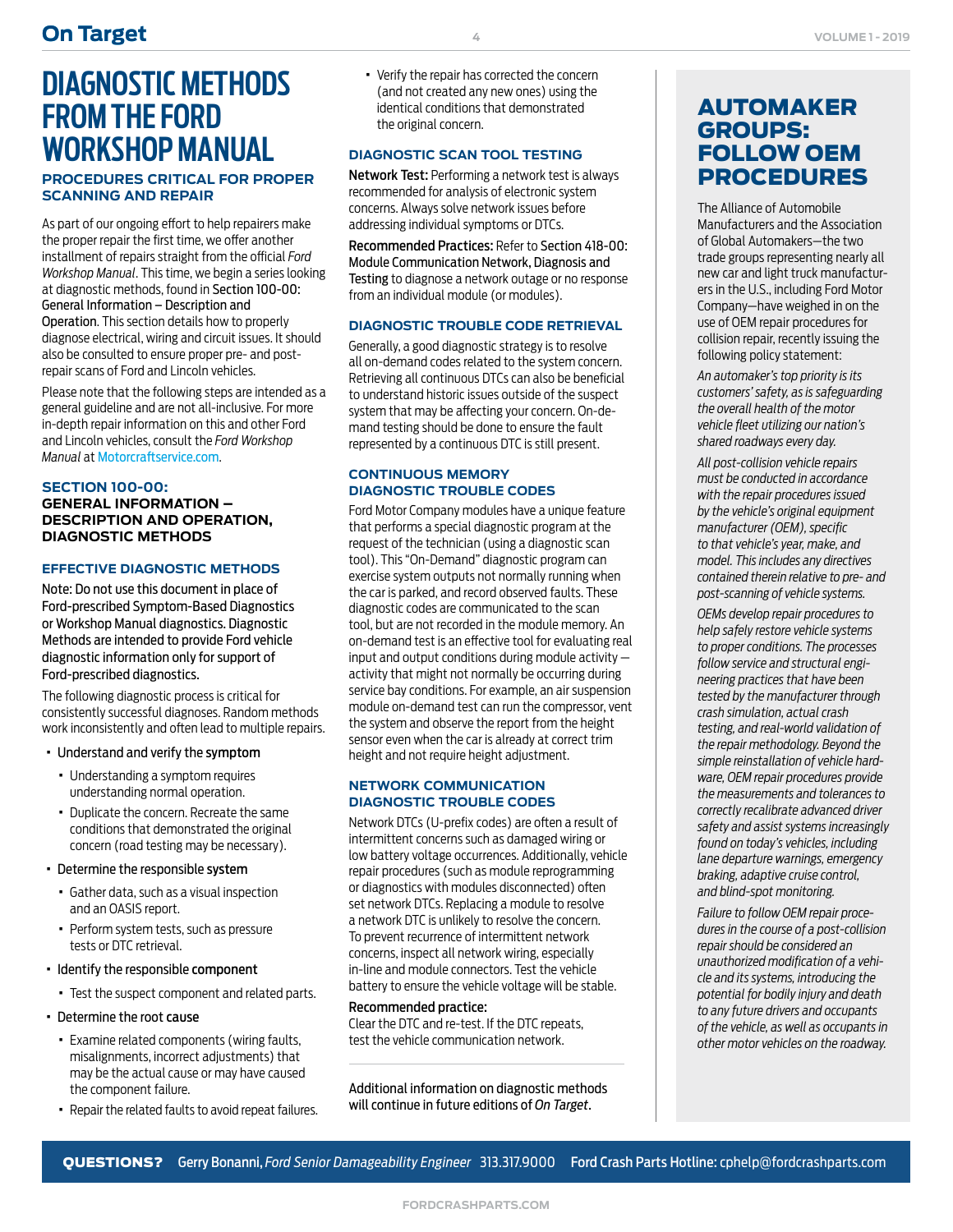# **FACTORY-INSTALLED & OEM REPLACEMENT WINDSHIELDS**

#### **QUIETLY OFFER WIDE RANGE OF BENEFITS**

*Special thanks to Ken Pew, FCSD/Carlex Technical Service Manager*

The glass and body shop industries are well acquainted with windshield and door glass laminates that have acoustic sound dampening features made to reduce interior cabin noise, often referred to within the automotive industry as "NVH," for noise, vibration and harshness.

Noise is transmitted through the glass to the vehicle occupants through air turbulence against the windshield at highway speeds as air hits the edge of body panels, other vehicles in traffic, external environmental sources and road noise. Noise intensity is measured in decibels, with 0dB noted as a healthy threshold of hearing. Whispers range anywhere from 15dB – 30dB, and traffic can fall anywhere from 50dB to 85dB.

The need to have an interior that is quiet has increased the use of acoustic products, due to the increased use of premium sound systems, voice-activated automotive systems, integrated

cell phones, complex navigation systems and other high-tech features in new cars and trucks.

In late 2006/early 2007, Ford introduced its brand of acoustic products called Soundscreen® on its windshields and front doors. Today, Soundscreen® glass is featured on almost all Ford and Lincoln vehicle models, and is now migrating to the rear doors as well. Soundscreen® acoustic windshields and doors are engineered performance parts—either factory installed or OEM replacement parts— that help reduce road, wind and other exterior noise surrounding your vehicle to improve the overall driving experience and preserve its original quiet ride.

As opposed to the standard windscreens that utilize a single vinyl layer, Ford's Soundscreen® glass utilizes three layers—with the middle layer containing the acoustic properties—yet reduces overall glass thickness by up to 16 percent, while making the vehicle lighter and improving fuel efficiency.

The acoustic interlayer is an advanced tri-layer polyvinyl butyral that reduces noise levels by up to 3dB when compared to a standard windscreen; up to 5dB when compared to tempered-glass side windows; and up to 10dB in the critical wind-noise region of sound frequencies. This type of glass is particularly effective on the sound frequencies to which humans are most sensitive—such as voicerecognition ranges—meaning drivers and passengers can hear a difference.

Furthermore, since acoustic glass is now available in a wide range of vehicles, consumers are becoming aware of and learning more about this technology. Some customers described being able to hear a sound/noise difference after their vehicle was repaired, and asked for Carlex's help to confirm if the windshield replacement repair had been conducted properly. Carlex discovered that on some occasions, a generic, aftermarket windshield had been used instead of a Ford OEM windshield, and it did not perform as well as the vehicle's original one. The consumers returned to the original installer to have the proper Ford OEM acoustic windshield installed.

Without Ford's Soundscreen® glass, customers not only miss out on the advanced acoustic attributes, but its other benefits, including weight reductions, which help to improve fuel economy; lower carbon emissions; and helping to block harmful UV rays.

From the installer or body shop point of view regarding glass, it is important to respect the integrity of the original engineering design. In order to preserve the original product's designed intent, it is important the vehicle owner receive a replacement product consistent with the original application.

To read more about acoustic windshields, visit [carlex.com](http://www.carlex.com).



Pre- and post-repair scanning continues to be a topic of conversation during the collision repair process, from the very first scan of the vehicle to the last calibration. The growth of in-vehicle technologies, such as advanced driver assistance systems (ADAS), has made the repair process even more complex. Yet, failing to follow the original equipment manufacturer (OEM) procedures could compromise complete, safe and quality repairs.

For instance, a camera mounted too high, or at an angle a few degrees off, could be detrimental to the accuracy of several ADAS systems, but it's not only cameras that require calibration. Many distance sensors, including adaptive cruise control, collision braking and blind-spot detection/warning, also require calibration following part removal or replacement. The process is performed to teach the sensor how far objects are away from it. If a collision braking sensor doesn't recognize one millimeter versus one meter, there is a chance the vehicle could drive into another vehicle or initiate braking when it isn't necessary and potentially cause a collision.

Ford Motor Company recently issued a position statement detailing OEM-directed pre- and post-repair scanning in the collision repair process. Like Ford, I-CAR® urges technicians

### UNDERSTANDING FORD'S PRE- AND POST-REPAIR SCANNING PROCESS

*By Mark Bochenek, Principal, OEM Business Development, I-CAR*

to utilize the OEM-issued information and procedures for all collision repairs.

For repairers looking to learn more about calibration requirements, I-CAR has made an OEM Calibration Requirements Search feature available by subscription through its Repairability Technical Support® (RTS) portal, which describes when calibration/aiming is required following repairs to vehicles equipped with ADAS. This information, which is available at [rts.i-car.com](http://rts.i-car.com), provides benefits in the damage analysis process, reduces the time spent developing the repair plan and could improve cycle time when done in advance.

Users can easily search for the vehicle make and model they are repairing. The listings, colorcoded for each system, display the options and events that will necessitate calibrations for that system. For each safety option, the calibration matrix shows which cameras and/or sensors are involved, where they are located, and the calibrations required for each. It also shows which ADAS systems are affected by each camera and sensor and indicates whether scan tools and/or special tools are required for calibrations. In addition, it details whether the system will illuminate an MIL (Malfunction Indicator Light) or set a DTC

(Diagnostic Trouble Code) if it detects an error, or if the calibration/aiming procedure is incomplete.

For example, the 2018 Ford Explorer, one of many Ford models listed on the OEM Calibration Requirements Search, has several ADAS system calibration requirements. Its forward-facing camera, located near the rearview mirror and known as Image Processing Module A by the OEM, requires calibration if:

- · The windshield is replaced
- · There is a change in the tire size
- · The suspension system is repaired, aligned or modified
- · The front airbag is deployed
- · The interior mirror is replaced

Aside from diagnostics and calibrations, Ford's webpage on the RTS portal at [rts.i-car.com](https://rts.i-car.com/)  includes a variety of other useful details, as well as information about Ford-approved I-CAR courses that fulfill the necessary training for its own network.

For more information about programs specific to Ford and I-CAR's training partnership, visit [I-CAR.com/Ford](http://I-CAR.com/Ford).